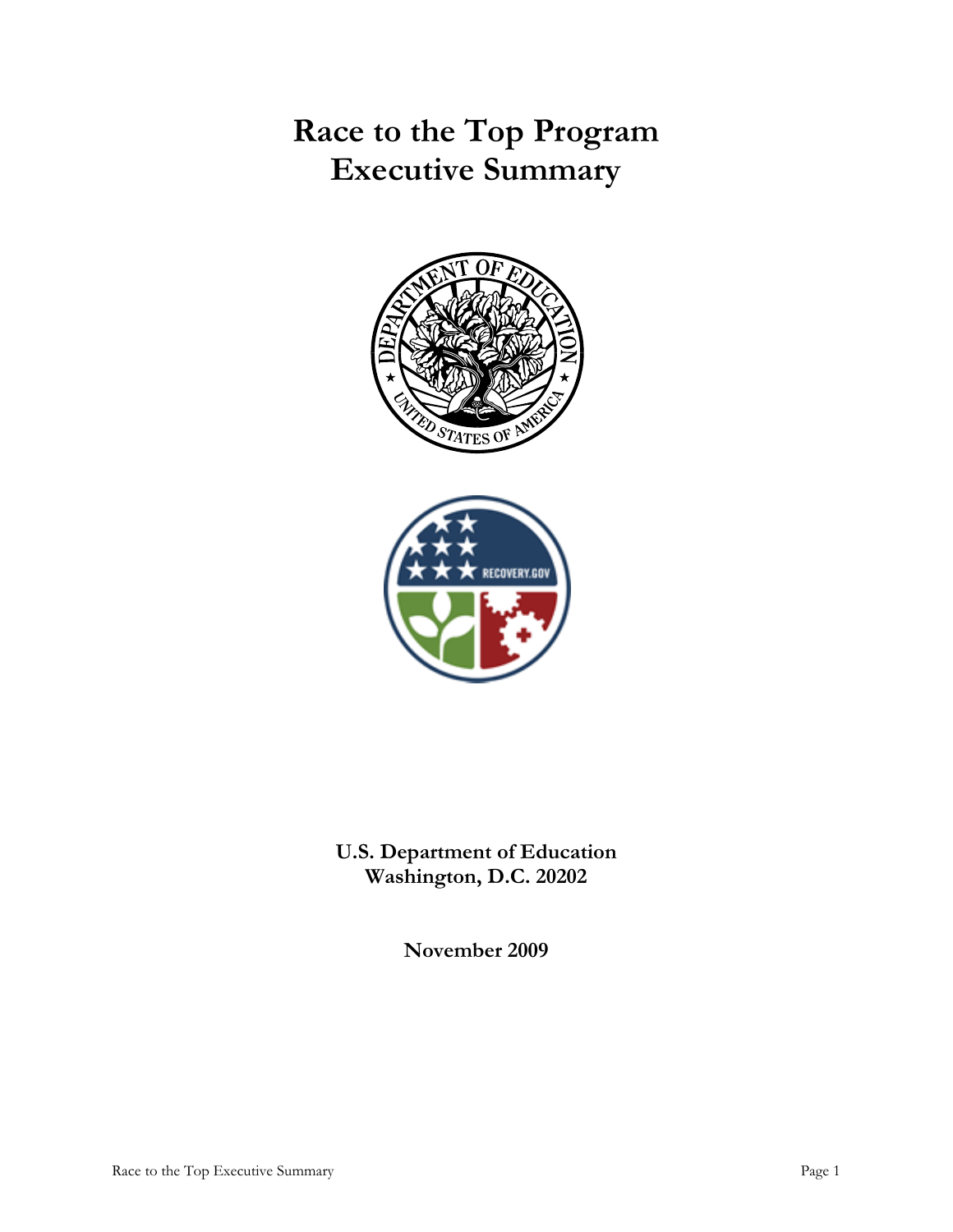## ―It's time to stop just talking about education reform and start actually doing it. It's time to make education America's national mission." – President Barack Obama, November 4, 2009

## **BACKGROUND**

On February 17, 2009, President Obama signed into law the American Recovery and Reinvestment Act of 2009 (ARRA), historic legislation designed to stimulate the economy, support job creation, and invest in critical sectors, including education. The ARRA lays the foundation for education reform by supporting investments in innovative strategies that are most likely to lead to improved results for students, long-term gains in school and school system capacity, and increased productivity and effectiveness.

The ARRA provides \$4.35 billion for the Race to the Top Fund, a competitive grant program designed to encourage and reward States that are creating the conditions for education innovation and reform; achieving significant improvement in student outcomes, including making substantial gains in student achievement, closing achievement gaps, improving high school graduation rates, and ensuring student preparation for success in college and careers; and implementing ambitious plans in four core education reform areas:

- Adopting standards and assessments that prepare students to succeed in college and the workplace and to compete in the global economy;
- Building data systems that measure student growth and success, and inform teachers and principals about how they can improve instruction;
- Recruiting, developing, rewarding, and retaining effective teachers and principals, especially where they are needed most; and
- Turning around our lowest-achieving schools.

Race to the Top will reward States that have demonstrated success in raising student achievement and have the best plans to accelerate their reforms in the future. These States will offer models for others to follow and will spread the best reform ideas across their States, and across the country.

## **KEY TIMING**

The Department plans to make Race to the Top grants in two phases. States that are ready to apply now may do so in Phase 1; States that need more time may apply in Phase 2. States that apply in Phase 1 but are not awarded grants may reapply for funding in Phase 2, together with States that are applying for the first time in Phase 2. Phase 1 grantees may not apply for additional funding in Phase 2.

| Notices Published:              | November 2009                                             |
|---------------------------------|-----------------------------------------------------------|
| Technical Assistance:           |                                                           |
| Informational Conference Calls: | November and December 2009                                |
| Technical Assistance Workshops: | December 3 in Denver, CO; December 10 in Washington, D.C. |
| Other Events                    | TBD                                                       |
| Applications:                   |                                                           |
| Phase 1 Applications Due:       | January 19, 2010                                          |
| Phase 1 Awards Announced:       | April 2010                                                |
| Phase 2 Applications Due:       | June 1, 2010                                              |
| Phase 2 Awards Announced:       | September 2010                                            |
|                                 |                                                           |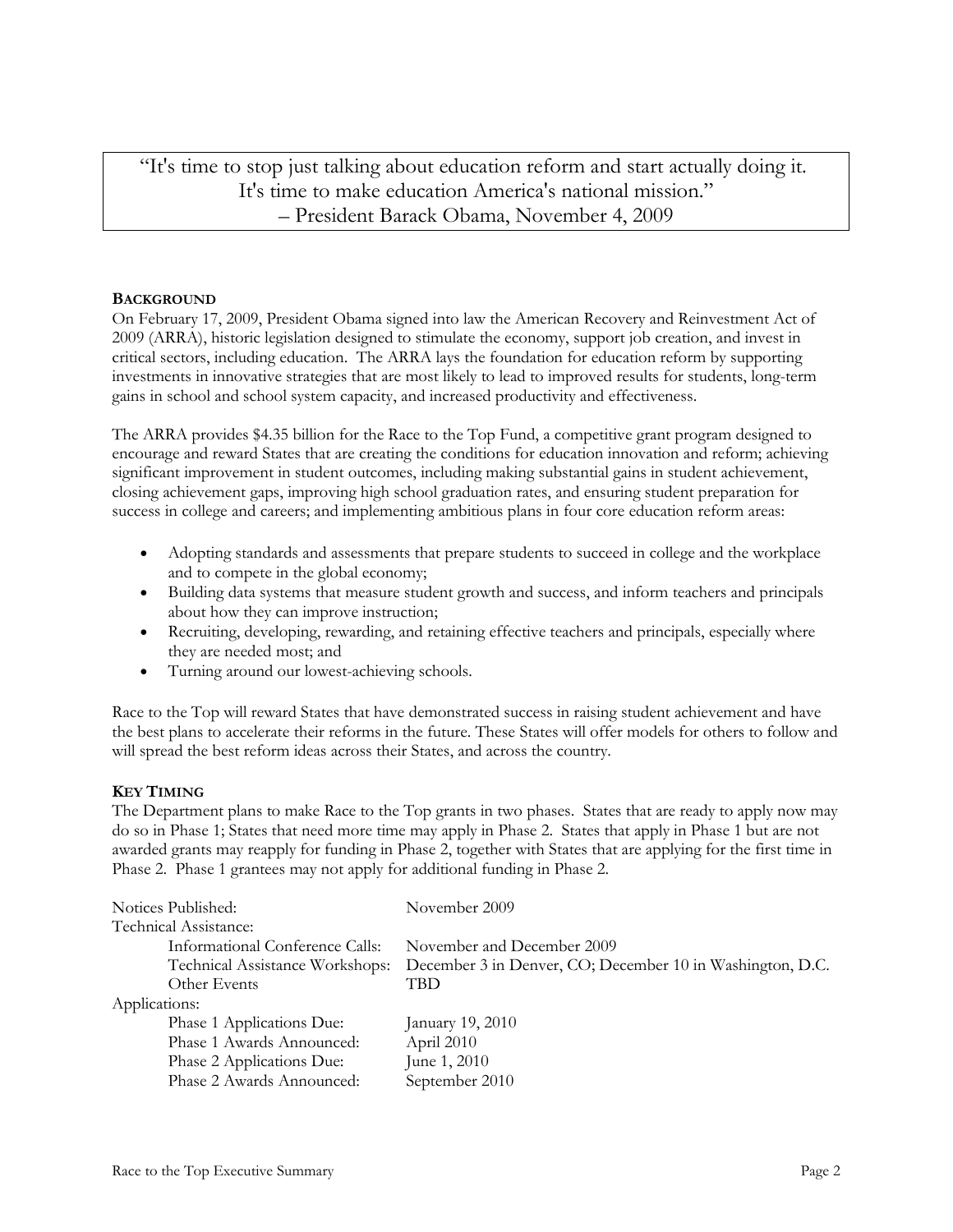## **OVERVIEW OF PROGRAM AND POINTS**

#### **Selection Criteria**

## **A. State Success Factors** *(125 points)*

- (A)(1) Articulating State's education reform agenda and LEAs' participation in it *(65 points)*
- (A)(2) Building strong statewide capacity to implement, scale up, and sustain proposed plans *(30 points)*
- (A)(3) Demonstrating significant progress in raising achievement and closing gaps *(30 points)*

## **B. Standards and Assessments** *(70 points)*

- (B)(1) Developing and adopting common standards *(40 points)*
- (B)(2) Developing and implementing common, high-quality assessments *(10 points)*
- (B)(3) Supporting the transition to enhanced standards and high-quality assessments *(20 points)*

## **C. Data Systems to Support Instruction** *(47 points)*

- (C)(1) Fully implementing a statewide longitudinal data system *(24 points)*
- (C)(2) Accessing and using State data *(5 points)*
- (C)(3) Using data to improve instruction *(18 points)*

## **D. Great Teachers and Leaders** *(138 points)*

- (D)(1) Providing high-quality pathways for aspiring teachers and principals *(21 points)*
- (D)(2) Improving teacher and principal effectiveness based on performance *(58 points)*
- (D)(3) Ensuring equitable distribution of effective teachers and principals *(25 points)*
- (D)(4) Improving the effectiveness of teacher and principal preparation programs *(14 points)*
- (D)(5) Providing effective support to teachers and principals *(20 points)*

## **E. Turning Around the Lowest-Achieving Schools** *(50 points)*

- (E)(1) Intervening in the lowest-achieving schools and LEAs *(10 points)*
- (E)(2) Turning around the lowest- achieving schools *(40 points)*

## **F. General Selection Criteria** *(55 points)*

- (F)(1) Making education funding a priority *(10 points)*
- (F)(2) Ensuring successful conditions for high-performing charters and other innovative schools *(40 points)*
- (F)(3) Demonstrating other significant reform conditions *(5 points)*

## **Priorities**

Priority 1: Absolute Priority – Comprehensive Approach to Education Reform

Priority 2: Competitive Preference Priority – Emphasis on Science, Technology, Engineering, and Mathematics (STEM) *(15 points, all or nothing)*

Priority 3: Invitational Priority – Innovations for Improving Early Learning Outcomes

Priority 4: Invitational Priority – Expansion and Adaptation of Statewide Longitudinal Data Systems

Priority 5: Invitational Priority – P-20 Coordination, Vertical and Horizontal Alignment

Priority 6: Invitational Priority – School-Level Conditions for Reform, Innovation, and Learning

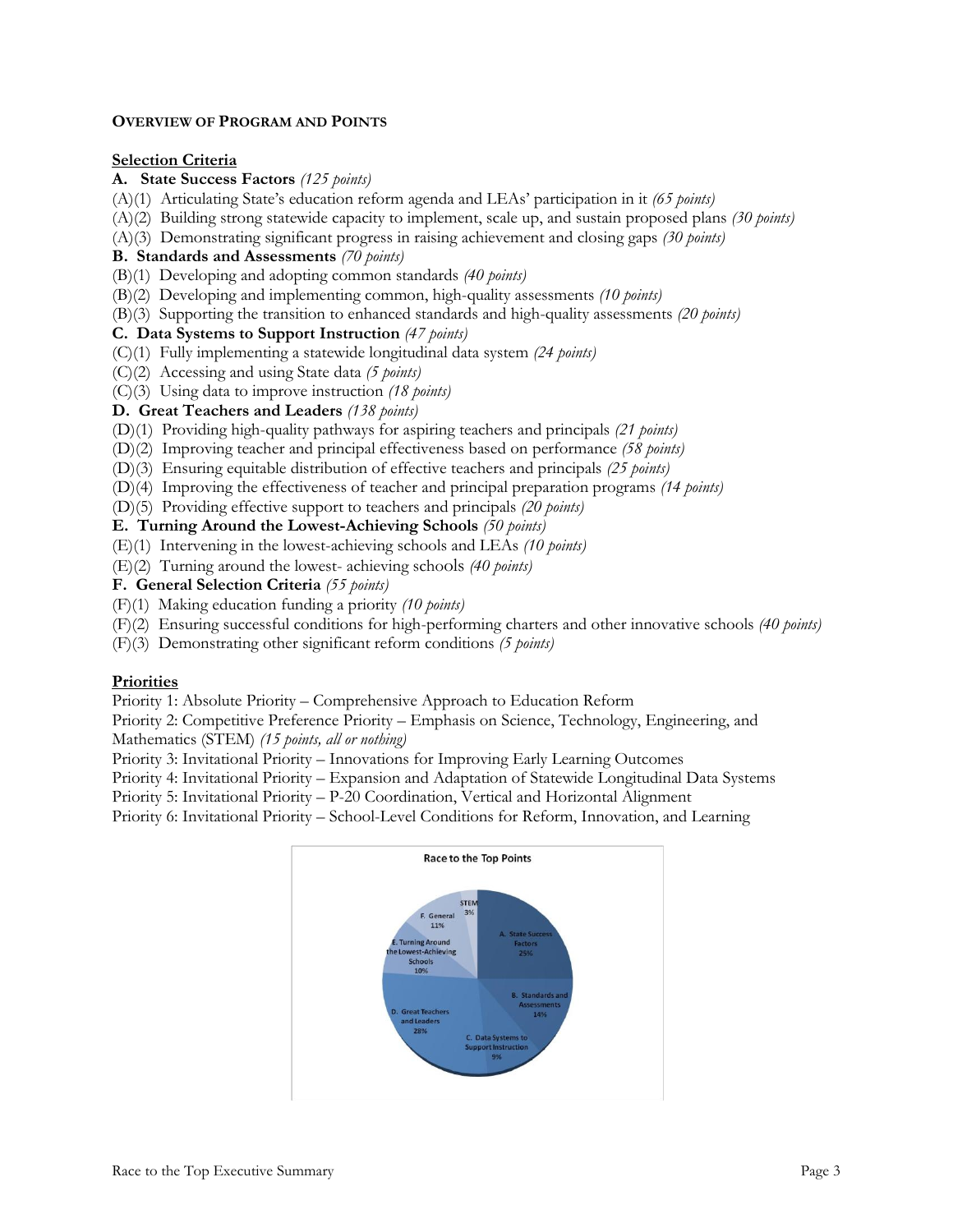#### **ELIGIBILITY REQUIREMENTS**

A State must meet the following requirements in order to be eligible to receive funds under this program.

(a) The State's applications for funding under Phase 1 and Phase 2 of the State Fiscal Stabilization Fund program must be approved by the Department prior to the State being awarded a Race to the Top grant.

(b) At the time the State submits its application, there must not be any legal, statutory, or regulatory barriers at the State level to linking data on student achievement (as defined in this notice) or student growth (as defined in this notice) to teachers and principals for the purpose of teacher and principal evaluation.

#### **PRIORITIES**

#### **Priority 1: Absolute Priority -- Comprehensive Approach to Education Reform**

To meet this priority, the State's application must comprehensively and coherently address all of the four education reform areas specified in the ARRA as well as the State Success Factors Criteria in order to demonstrate that the State and its participating LEAs are taking a systemic approach to education reform. The State must demonstrate in its application sufficient LEA participation and commitment to successfully implement and achieve the goals in its plans; and it must describe how the State, in collaboration with its participating LEAs, will use Race to the Top and other funds to increase student achievement, decrease the achievement gaps across student subgroups, and increase the rates at which students graduate from high school prepared for college and careers.

## **Priority 2: Competitive Preference Priority -- Emphasis on Science, Technology, Engineering, and Mathematics (STEM).** *(15 points, all or nothing)*

To meet this priority, the State's application must have a high-quality plan to address the need to (i) offer a rigorous course of study in mathematics, the sciences, technology, and engineering; (ii) cooperate with industry experts, museums, universities, research centers, or other STEM-capable community partners to prepare and assist teachers in integrating STEM content across grades and disciplines, in promoting effective and relevant instruction, and in offering applied learning opportunities for students; and (iii) prepare more students for advanced study and careers in the sciences, technology, engineering, and mathematics, including by addressing the needs of underrepresented groups and of women and girls in the areas of science, technology, engineering, and mathematics.

#### **Priority 3: Invitational Priority – Innovations for Improving Early Learning Outcomes.**

The Secretary is particularly interested in applications that include practices, strategies, or programs to improve educational outcomes for high-need students who are young children (pre-kindergarten through third grade) by enhancing the quality of preschool programs. Of particular interest are proposals that support practices that (i) improve school readiness (including social, emotional, and cognitive); and (ii) improve the transition between preschool and kindergarten.

#### **Priority 4: Invitational Priority – Expansion and Adaptation of Statewide Longitudinal Data Systems.**

The Secretary is particularly interested in applications in which the State plans to expand statewide longitudinal data systems to include or integrate data from special education programs, English language learner programs, <sup>1</sup> early childhood programs, at-risk and dropout prevention programs, and school climate and culture programs, as well as information on student mobility, human resources (*i.e.*, information on teachers, principals, and other staff), school finance, student health, postsecondary education, and other

<u>.</u>

<sup>&</sup>lt;sup>1</sup> The term English language learner, as used in this notice, is synonymous with the term limited English proficient, as defined in section 9101 of the ESEA.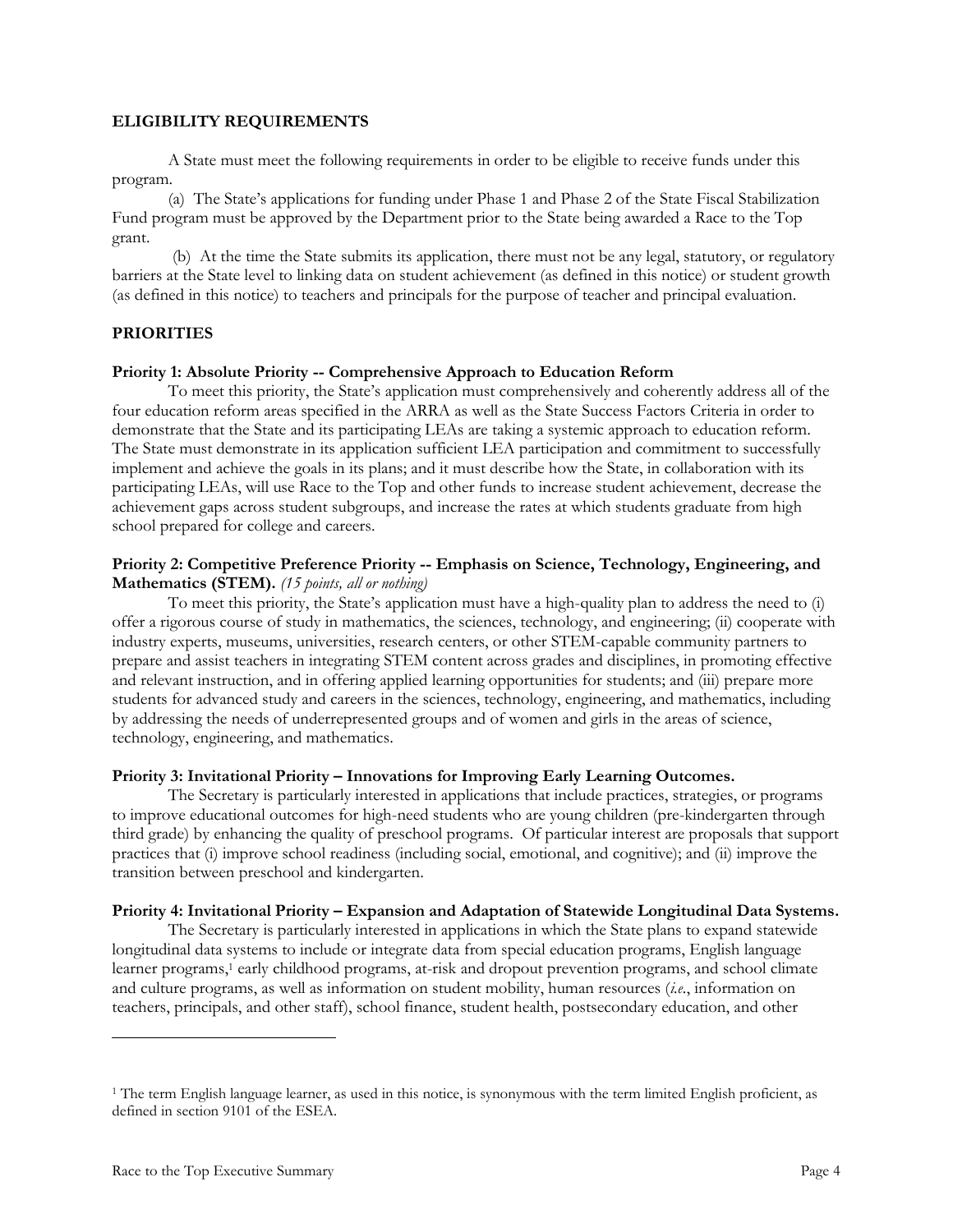relevant areas, with the purpose of connecting and coordinating all parts of the system to allow important questions related to policy, practice, or overall effectiveness to be asked, answered, and incorporated into effective continuous improvement practices.

The Secretary is also particularly interested in applications in which States propose working together to adapt one State's statewide longitudinal data system so that it may be used, in whole or in part, by one or more other States, rather than having each State build or continue building such systems independently.

#### **Priority 5: Invitational Priority -- P-20 Coordination, Vertical and Horizontal Alignment.**

The Secretary is particularly interested in applications in which the State plans to address how early childhood programs, K-12 schools, postsecondary institutions, workforce development organizations, and other State agencies and community partners (*e.g.*, child welfare, juvenile justice, and criminal justice agencies) will coordinate to improve all parts of the education system and create a more seamless preschool-throughgraduate school (P-20) route for students. Vertical alignment across P-20 is particularly critical at each point where a transition occurs (*e.g.*, between early childhood and K-12, or between K-12 and postsecondary/careers) to ensure that students exiting one level are prepared for success, without remediation, in the next. Horizontal alignment, that is, coordination of services across schools, State agencies, and community partners, is also important in ensuring that high-need students (as defined in this notice) have access to the broad array of opportunities and services they need and that are beyond the capacity of a school itself to provide.

#### **Priority 6: Invitational Priority -- School-Level Conditions for Reform, Innovation, and Learning.**

 The Secretary is particularly interested in applications in which the State's participating LEAs (as defined in this notice) seek to create the conditions for reform and innovation as well as the conditions for learning by providing schools with flexibility and autonomy in such areas as--

(i) Selecting staff;

 (ii) Implementing new structures and formats for the school day or year that result in increased learning time (as defined in this notice);

(iii) Controlling the school's budget;

(iv) Awarding credit to students based on student performance instead of instructional time;

(v) Providing comprehensive services to high-need students (as defined in this notice) (*e.g.*, by mentors and other caring adults; through local partnerships with community-based organizations, nonprofit organizations, and other providers);

(vi) Creating school climates and cultures that remove obstacles to, and actively support, student engagement and achievement; and

(vii) Implementing strategies to effectively engage families and communities in supporting the academic success of their students.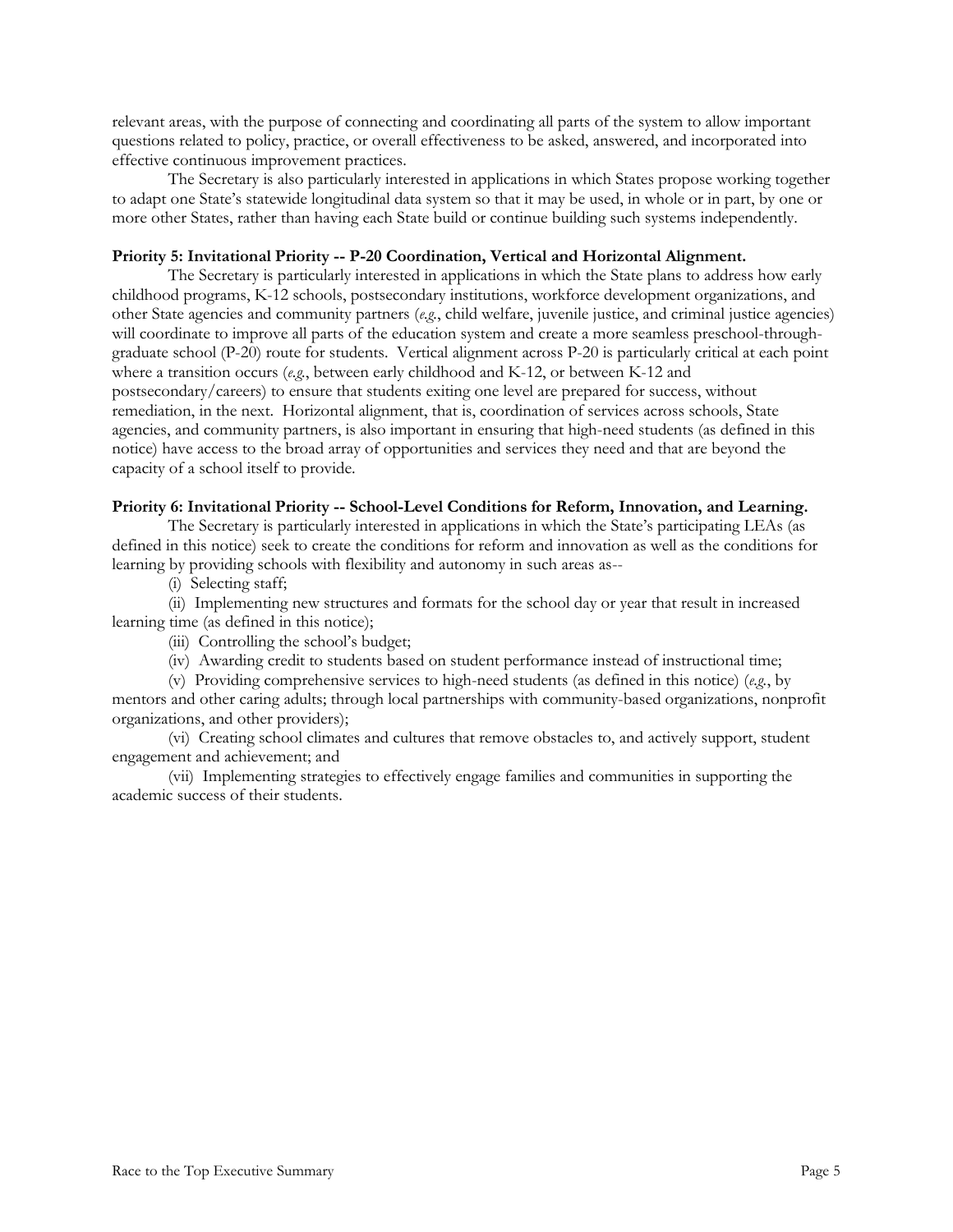#### **SELECTION CRITERIA**

#### **A. State Success Factors** *(125 points)*

(A)(1) Articulating State's education reform agenda and LEAs' participation in it *(65 points)*

The extent to which—

(i) The State has set forth a comprehensive and coherent reform agenda that clearly articulates its goals for implementing reforms in the four education areas described in the ARRA and improving student outcomes statewide, establishes a clear and credible path to achieving these goals, and is consistent with the specific reform plans that the State has proposed throughout its application; *(5 points)*

(ii) The participating LEAs (as defined in this notice) are strongly committed to the State's plans and to effective implementation of reform in the four education areas, as evidenced by Memoranda of Understanding (MOUs) (as set forth in Appendix D)<sup>2</sup> or other binding agreements between the State and its participating LEAs (as defined in this notice) that include— *(45 points)*

(a) Terms and conditions that reflect strong commitment by the participating LEAs (as defined in this notice) to the State's plans;

(b) Scope-of-work descriptions that require participating LEAs (as defined in this notice) to implement all or significant portions of the State's Race to the Top plans; and

(c) Signatures from as many as possible of the LEA superintendent (or equivalent), the president of the local school board (or equivalent, if applicable), and the local teachers' union leader (if applicable) (one signature of which must be from an authorized LEA representative) demonstrating the extent of leadership support within participating LEAs (as defined in this notice); and

(iii) The LEAs that are participating in the State's Race to the Top plans (including considerations of the numbers and percentages of participating LEAs, schools, K-12 students, and students in poverty) will translate into broad statewide impact, allowing the State to reach its ambitious yet achievable goals, overall and by student subgroup, for— *(15 points)*

(a) Increasing student achievement in (at a minimum) reading/language arts and mathematics, as reported by the NAEP and the assessments required under the ESEA;

(b) Decreasing achievement gaps between subgroups in reading/language arts and mathematics, as reported by the NAEP and the assessments required under the ESEA;

(c) Increasing high school graduation rates (as defined in this notice); and

(d) Increasing college enrollment (as defined in this notice) and increasing the number of students who complete at least a year's worth of college credit that is applicable to a degree within two years of enrollment in an institution of higher education.

(A)(2) Building strong statewide capacity to implement, scale up, and sustain proposed plans *(30 points)*

The extent to which the State has a high-quality overall plan to—

(i) Ensure that it has the capacity required to implement its proposed plans by— *(20 points)*

(a) Providing strong leadership and dedicated teams to implement the statewide education reform plans the State has proposed;

(b) Supporting participating LEAs (as defined in this notice) in successfully implementing the education reform plans the State has proposed, through such activities as identifying promising practices, evaluating these practices' effectiveness, ceasing ineffective practices, widely disseminating and replicating the effective practices statewide, holding participating LEAs (as defined in this notice) accountable for progress and performance, and intervening where necessary;

(c) Providing effective and efficient operations and processes for implementing its Race to the Top grant in such areas as grant administration and oversight, budget reporting and monitoring, performance measure tracking and reporting, and fund disbursement;

L,

<sup>2</sup> See Appendix D for more on participating LEA MOUs and for a model MOU.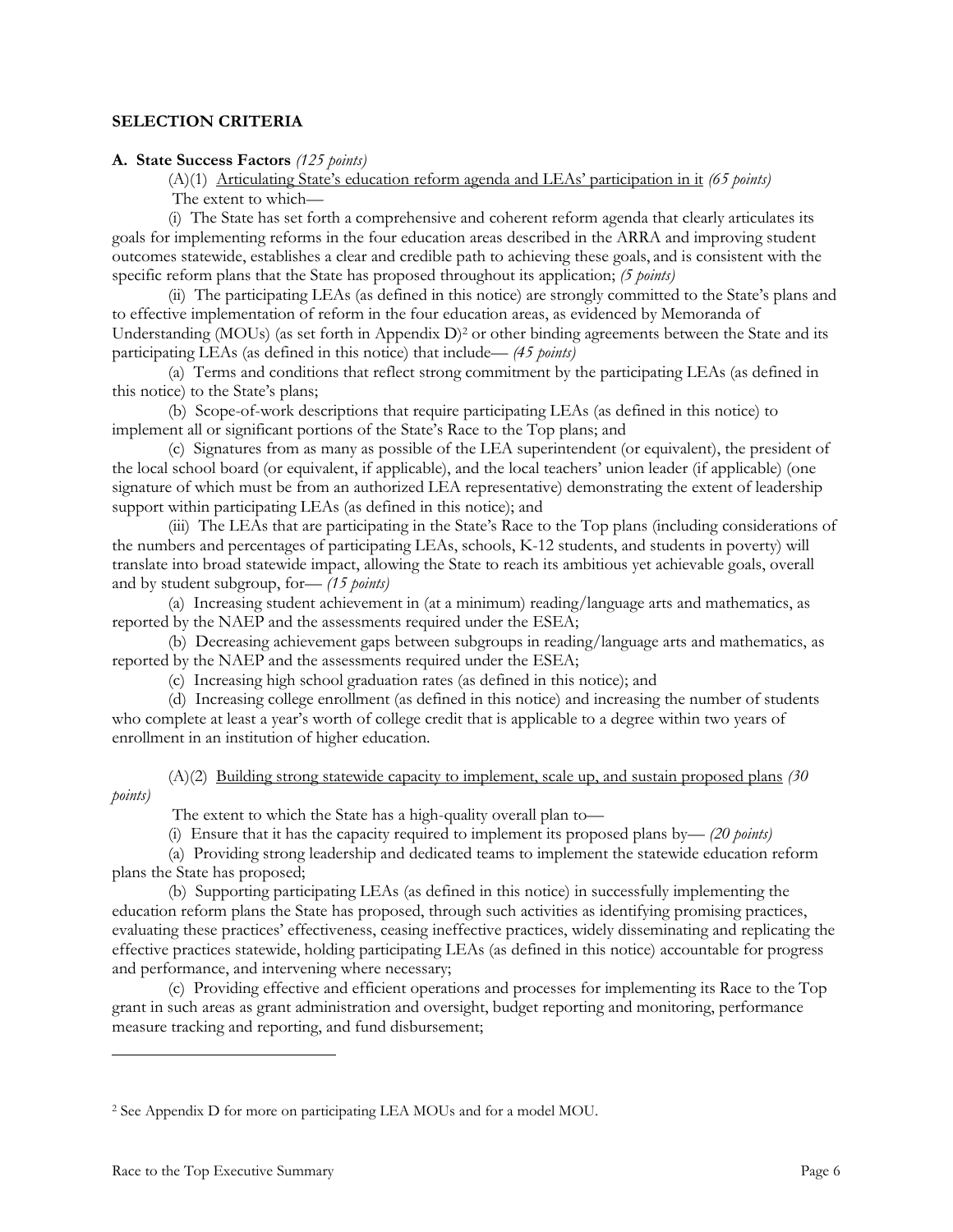(d) Using the funds for this grant, as described in the State's budget and accompanying budget narrative, to accomplish the State's plans and meet its targets, including, where feasible, by coordinating, reallocating, or repurposing education funds from other Federal, State, and local sources so that they align with the State's Race to the Top goals; and

(e) Using the fiscal, political, and human capital resources of the State to continue, after the period of funding has ended, those reforms funded under the grant for which there is evidence of success; and

(ii) Use support from a broad group of stakeholders to better implement its plans, as evidenced by the strength of statements or actions of support from— *(10 points)*

(a) The State's teachers and principals, which include the State's teachers' unions or statewide teacher associations; and

(b) Other critical stakeholders, such as the State's legislative leadership; charter school authorizers and State charter school membership associations (if applicable); other State and local leaders (*e.g.*, business, community, civil rights, and education association leaders); Tribal schools; parent, student, and community organizations (*e.g.*, parent-teacher associations, nonprofit organizations, local education foundations, and community-based organizations); and institutions of higher education.

(A)(3) Demonstrating significant progress in raising achievement and closing gaps *(30 points)*

The extent to which the State has demonstrated its ability to—

(i) Make progress over the past several years in each of the four education reform areas, and used its ARRA and other Federal and State funding to pursue such reforms; *(5 points)*

(ii) Improve student outcomes overall and by student subgroup since at least 2003, and explain the connections between the data and the actions that have contributed to— *(25 points)*

(a) Increasing student achievement in reading/language arts and mathematics, both on the NAEP and on the assessments required under the ESEA;

(b) Decreasing achievement gaps between subgroups in reading/language arts and mathematics, both on the NAEP and on the assessments required under the ESEA; and

(c) Increasing high school graduation rates.

## **B. Standards and Assessments** *(70 points)*

*State Reform Conditions Criteria*

(B)(1) Developing and adopting common standards *(40 points)*

The extent to which the State has demonstrated its commitment to adopting a common set of highquality standards, evidenced by (as set forth in Appendix B)—

(i) The State's participation in a consortium of States that— *(20 points)*

(a) Is working toward jointly developing and adopting a common set of K-12 standards (as defined in this notice) that are supported by evidence that they are internationally benchmarked and build toward college and career readiness by the time of high school graduation; and

(b) Includes a significant number of States; and

(ii) *(20 points)*

<u>.</u>

(a) For Phase 1 applications, the State's high-quality plan demonstrating its commitment to and progress toward adopting a common set of K-12 standards (as defined in this notice) by August 2, 2010, or, at a minimum, by a later date in 2010 specified by the State, and to implementing the standards thereafter in a well-planned way; or

(b) For Phase 2 applications, the State's adoption of a common set of K-12 standards (as defined in this notice) by August 2, 2010, or, at a minimum, by a later date in 2010 specified by the State in a highquality plan toward which the State has made significant progress, and its commitment to implementing the standards thereafter in a well-planned way.<sup>3</sup>

<sup>3</sup> Phase 2 applicants addressing selection criterion (B)(1)(ii) may amend their June 1, 2010 application submission through August 2, 2010 by submitting evidence of adopting common standards after June 1, 2010.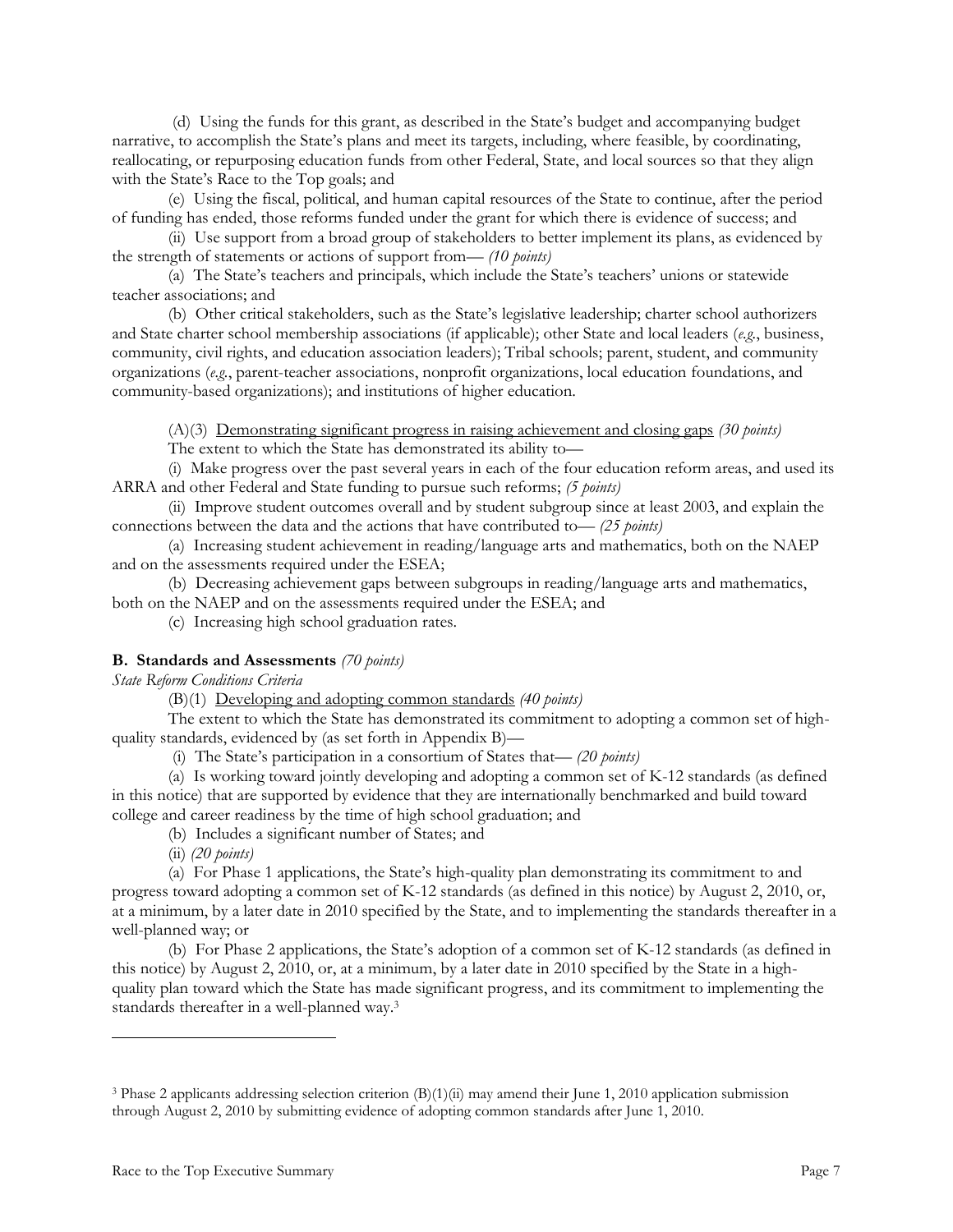## (B)(2) Developing and implementing common, high-quality assessments *(10 points)*

The extent to which the State has demonstrated its commitment to improving the quality of its assessments, evidenced by (as set forth in Appendix B) the State's participation in a consortium of States that—

(i) Is working toward jointly developing and implementing common, high-quality assessments (as defined in this notice) aligned with the consortium's common set of K-12 standards (as defined in this notice); and

(ii) Includes a significant number of States.

#### *Reform Plan Criteria*

(B)(3) Supporting the transition to enhanced standards and high-quality assessments *(20 points)*

The extent to which the State, in collaboration with its participating LEAs (as defined in this notice), has a high-quality plan for supporting a statewide transition to and implementation of internationally benchmarked K-12 standards that build toward college and career readiness by the time of high school graduation, and high-quality assessments (as defined in this notice) tied to these standards. State or LEA activities might, for example, include: developing a rollout plan for the standards together with all of their supporting components; in cooperation with the State's institutions of higher education, aligning high school exit criteria and college entrance requirements with the new standards and assessments; developing or acquiring, disseminating, and implementing high-quality instructional materials and assessments (including, for example, formative and interim assessments (both as defined in this notice)); developing or acquiring and delivering high-quality professional development to support the transition to new standards and assessments; and engaging in other strategies that translate the standards and information from assessments into classroom practice for all students, including high-need students (as defined in this notice).

#### **C. Data Systems to Support Instruction** *(47 points)*

*State Reform Conditions Criteria*

(C)(1) Fully implementing a statewide longitudinal data system *(24 points)*

The extent to which the State has a statewide longitudinal data system that includes all of the America COMPETES Act elements (as defined in this notice).

#### *Reform Plan Criteria*

<u>.</u>

(C)(2) Accessing and using State data *(5 points)*

The extent to which the State has a high-quality plan to ensure that data from the State's statewide longitudinal data system are accessible to, and used to inform and engage, as appropriate, key stakeholders (*e.g.*, parents, students, teachers, principals, LEA leaders, community members, unions, researchers, and policymakers); and that the data support decision-makers in the continuous improvement of efforts in such areas as policy, instruction, operations, management, resource allocation, and overall effectiveness.<sup>4</sup>

(C)(3) Using data to improve instruction *(18 points)*

The extent to which the State, in collaboration with its participating LEAs (as defined in this notice), has a high-quality plan to—

(i) Increase the acquisition, adoption, and use of local instructional improvement systems (as defined in this notice) that provide teachers, principals, and administrators with the information and resources they need to inform and improve their instructional practices, decision-making, and overall effectiveness;

(ii) Support participating LEAs (as defined in this notice) and schools that are using instructional improvement systems (as defined in this notice) in providing effective professional development to teachers,

<sup>4</sup> Successful applicants that receive Race to the Top grant awards will need to comply with the Family Educational Rights and Privacy Act (FERPA), including 34 CFR Part 99, as well as State and local requirements regarding privacy.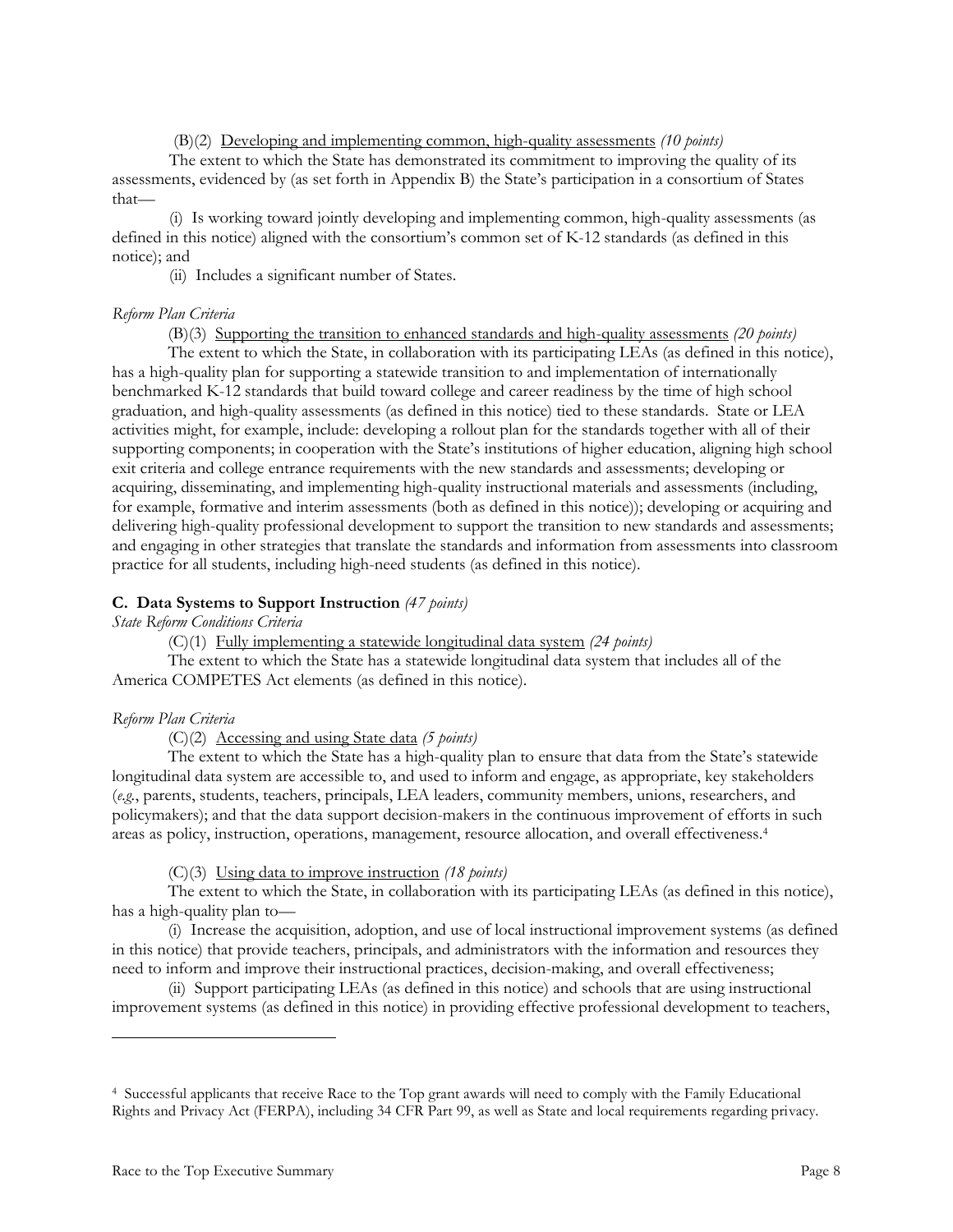principals, and administrators on how to use these systems and the resulting data to support continuous instructional improvement; and

(iii) Make the data from instructional improvement systems (as defined in this notice), together with statewide longitudinal data system data, available and accessible to researchers so that they have detailed information with which to evaluate the effectiveness of instructional materials, strategies, and approaches for educating different types of students (*e.g.*, students with disabilities, English language learners, students whose achievement is well below or above grade level).

## **D. Great Teachers and Leaders** *(138 points)*

#### *State Reform Conditions Criteria*

(D)(1) Providing high-quality pathways for aspiring teachers and principals *(21 points)*

The extent to which the State has—

(i) Legal, statutory, or regulatory provisions that allow alternative routes to certification (as defined in this notice) for teachers and principals, particularly routes that allow for providers in addition to institutions of higher education;

(ii) Alternative routes to certification (as defined in this notice) that are in use; and

(iii) A process for monitoring, evaluating, and identifying areas of teacher and principal shortage and for preparing teachers and principals to fill these areas of shortage.

## *Reform Plan Criteria*

(D)(2) Improving teacher and principal effectiveness based on performance *(58 points)*

The extent to which the State, in collaboration with its participating LEAs (as defined in this notice), has a high-quality plan and ambitious yet achievable annual targets to ensure that participating LEAs (as defined in this notice)—

(i) Establish clear approaches to measuring student growth (as defined in this notice) and measure it for each individual student; *(5 points)*

(ii) Design and implement rigorous, transparent, and fair evaluation systems for teachers and principals that (a) differentiate effectiveness using multiple rating categories that take into account data on student growth (as defined in this notice) as a significant factor, and (b) are designed and developed with teacher and principal involvement; *(15 points)*

(iii) Conduct annual evaluations of teachers and principals that include timely and constructive feedback; as part of such evaluations, provide teachers and principals with data on student growth for their students, classes, and schools; and *(10 points)*

(iv) Use these evaluations, at a minimum, to inform decisions regarding— *(28 points)*

(a) Developing teachers and principals, including by providing relevant coaching, induction support, and/or professional development;

(b) Compensating, promoting, and retaining teachers and principals, including by providing opportunities for highly effective teachers and principals (both as defined in this notice) to obtain additional compensation and be given additional responsibilities;

(c) Whether to grant tenure and/or full certification (where applicable) to teachers and principals using rigorous standards and streamlined, transparent, and fair procedures; and

(d) Removing ineffective tenured and untenured teachers and principals after they have had ample opportunities to improve, and ensuring that such decisions are made using rigorous standards and streamlined, transparent, and fair procedures.

#### (D)(3) Ensuring equitable distribution of effective teachers and principals *(25 points)*

The extent to which the State, in collaboration with its participating LEAs (as defined in this notice), has a high-quality plan and ambitious yet achievable annual targets to—

(i) Ensure the equitable distribution of teachers and principals by developing a plan, informed by reviews of prior actions and data, to ensure that students in high-poverty and/or high-minority schools (both as defined in this notice) have equitable access to highly effective teachers and principals (both as defined in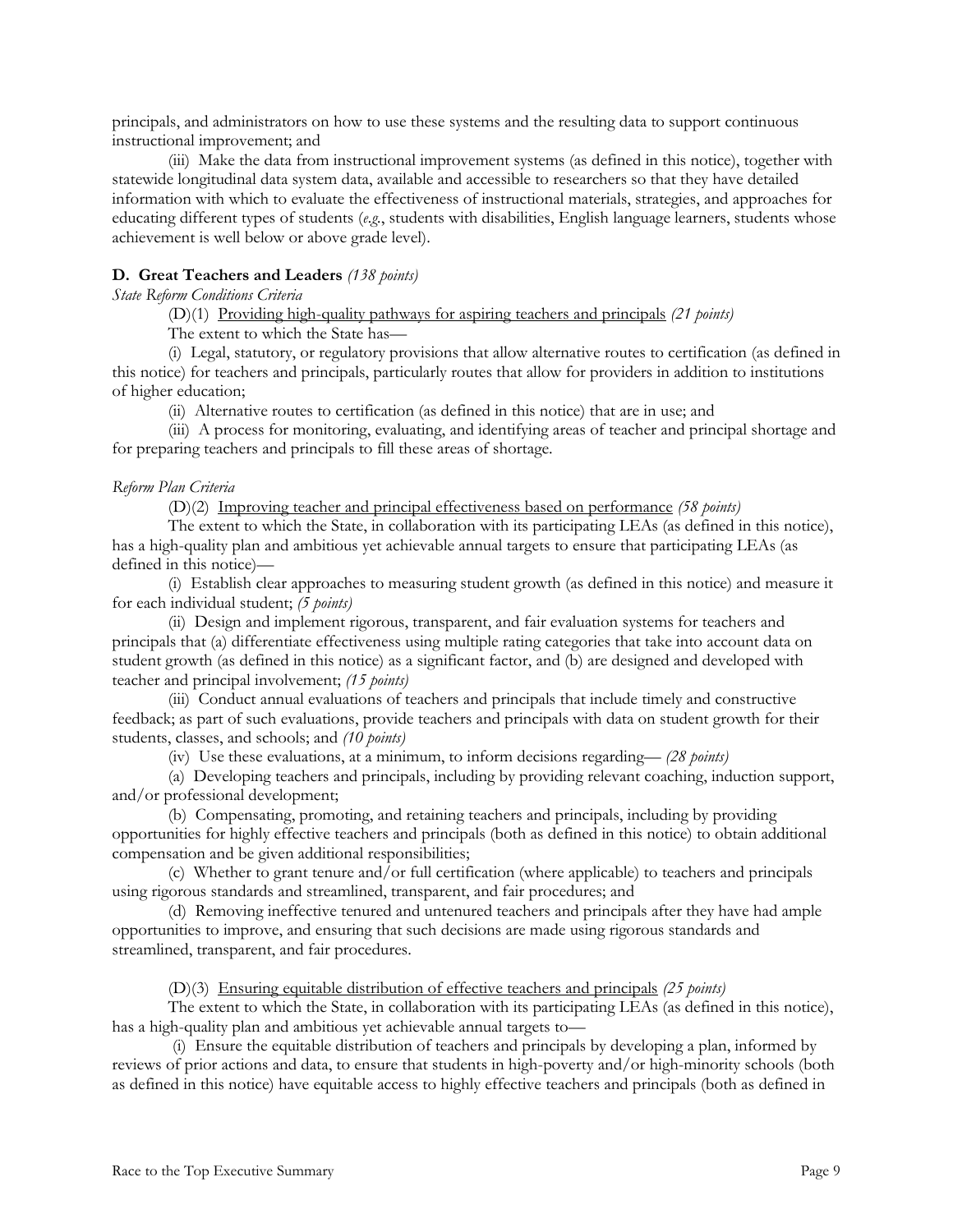this notice) and are not served by ineffective teachers and principals at higher rates than other students; and *(15 points)*

(ii) Increase the number and percentage of effective teachers (as defined in this notice) teaching hard-to-staff subjects and specialty areas including mathematics, science, and special education; teaching in language instruction educational programs (as defined under Title III of the ESEA); and teaching in other areas as identified by the State or LEA. *(10 points)*

Plans for (i) and (ii) may include, but are not limited to, the implementation of incentives and strategies in such areas as recruitment, compensation, teaching and learning environments, professional development, and human resources practices and processes.

(D)(4) Improving the effectiveness of teacher and principal preparation programs *(14 points)*

The extent to which the State has a high-quality plan and ambitious yet achievable annual targets

(i) Link student achievement and student growth (both as defined in this notice) data to the students' teachers and principals, to link this information to the in-State programs where those teachers and principals were prepared for credentialing, and to publicly report the data for each credentialing program in the State; and

(ii) Expand preparation and credentialing options and programs that are successful at producing effective teachers and principals (both as defined in this notice).

(D)(5) Providing effective support to teachers and principals *(20 points)*

The extent to which the State, in collaboration with its participating LEAs (as defined in this notice), has a high-quality plan for its participating LEAs (as defined in this notice) to—

(i) Provide effective, data-informed professional development, coaching, induction, and common planning and collaboration time to teachers and principals that are, where appropriate, ongoing and jobembedded. Such support might focus on, for example, gathering, analyzing, and using data; designing instructional strategies for improvement; differentiating instruction; creating school environments supportive of data-informed decisions; designing instruction to meet the specific needs of high-need students (as defined in this notice); and aligning systems and removing barriers to effective implementation of practices designed to improve student learning outcomes; and

(ii) Measure, evaluate, and continuously improve the effectiveness of those supports in order to improve student achievement (as defined in this notice).

## **E. Turning Around the Lowest-Achieving Schools** *(50 points)*

#### *State Reform Conditions Criteria*

(E)(1) Intervening in the lowest-achieving schools and LEAs *(10 points)*

The extent to which the State has the legal, statutory, or regulatory authority to intervene directly in the State's persistently lowest-achieving schools (as defined in this notice) and in LEAs that are in improvement or corrective action status.

#### *Reform Plan Criteria*

to—

(E)(2) Turning around the lowest-achieving schools *(40 points)*

The extent to which the State has a high-quality plan and ambitious yet achievable annual targets to—

(i) Identify the persistently lowest-achieving schools (as defined in this notice) and, at its discretion, any non-Title I eligible secondary schools that would be considered persistently lowest-achieving schools (as defined in this notice) if they were eligible to receive Title I funds; and *(5 points)*

(ii) Support its LEAs in turning around these schools by implementing one of the four school intervention models (as described in Appendix C): turnaround model, restart model, school closure, or transformation model (provided that an LEA with more than nine persistently lowest-achieving schools may not use the transformation model for more than 50 percent of its schools). *(35 points)*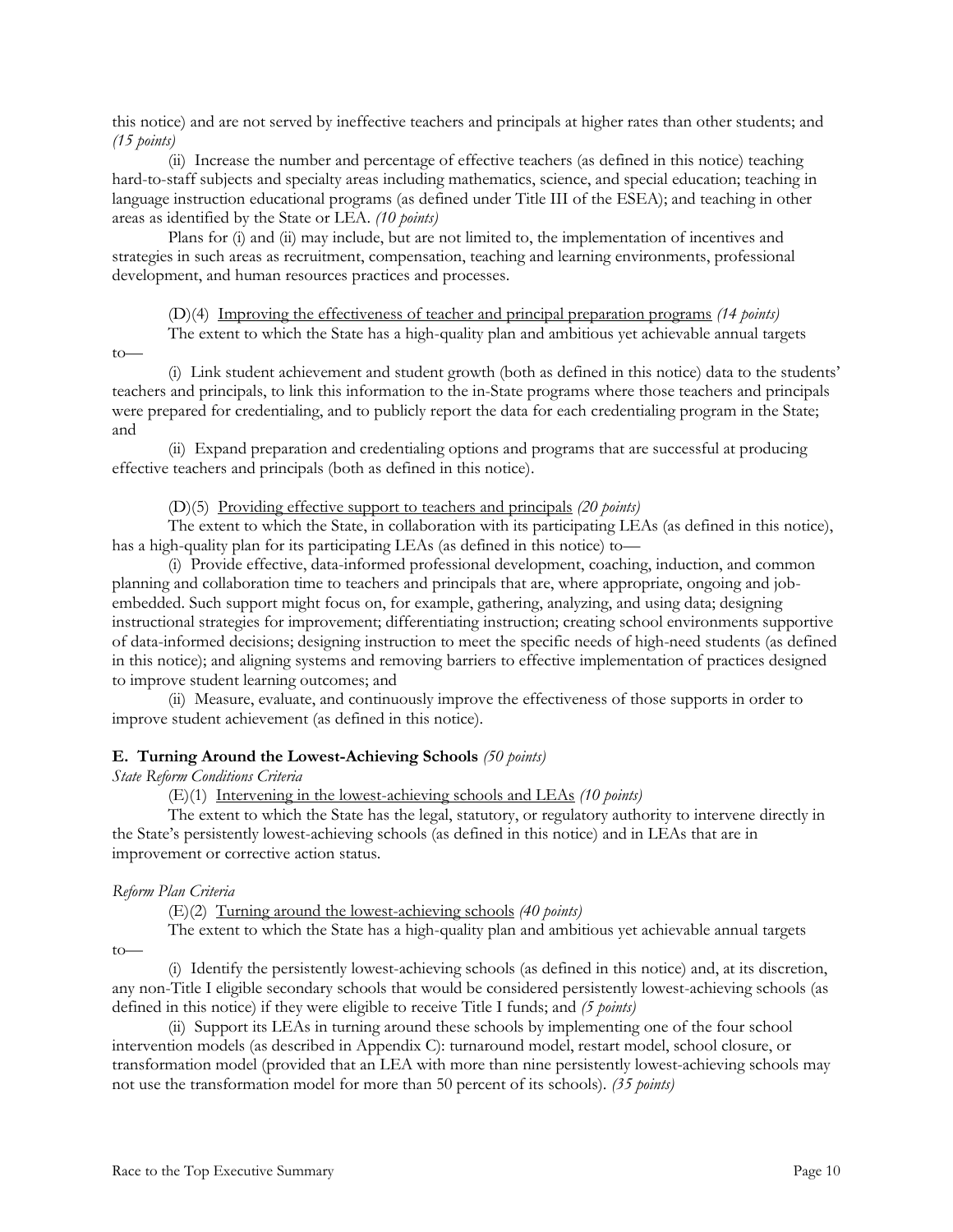## **F. General** *(55 points)*

#### *State Reform Conditions Criteria*

(F)(1) Making education funding a priority *(10 points)*

The extent to which—

(i) The percentage of the total revenues available to the State (as defined in this notice) that were used to support elementary, secondary, and public higher education for FY 2009 was greater than or equal to the percentage of the total revenues available to the State (as defined in this notice) that were used to support elementary, secondary, and public higher education for FY 2008; and

(ii) The State's policies lead to equitable funding (a) between high-need LEAs (as defined in this notice) and other LEAs, and (b) within LEAs, between high-poverty schools (as defined in this notice) and other schools.

(F)(2) Ensuring successful conditions for high-performing charter schools and other innovative schools *(40 points)*

The extent to which—

 (i) The State has a charter school law that does not prohibit or effectively inhibit increasing the number of high-performing charter schools (as defined in this notice) in the State, measured (as set forth in Appendix B) by the percentage of total schools in the State that are allowed to be charter schools or otherwise restrict student enrollment in charter schools;

(ii) The State has laws, statutes, regulations, or guidelines regarding how charter school authorizers approve, monitor, hold accountable, reauthorize, and close charter schools; in particular, whether authorizers require that student achievement (as defined in this notice) be one significant factor, among others, in authorization or renewal; encourage charter schools that serve student populations that are similar to local district student populations, especially relative to high-need students (as defined in this notice); and have closed or not renewed ineffective charter schools;

 (iii) The State's charter schools receive (as set forth in Appendix B) equitable funding compared to traditional public schools, and a commensurate share of local, State, and Federal revenues;

(iv) The State provides charter schools with funding for facilities (for leasing facilities, purchasing facilities, or making tenant improvements), assistance with facilities acquisition, access to public facilities, the ability to share in bonds and mill levies, or other supports; and the extent to which the State does not impose any facility-related requirements on charter schools that are stricter than those applied to traditional public schools; and

(v) The State enables LEAs to operate innovative, autonomous public schools (as defined in this notice) other than charter schools.

(F)(3) Demonstrating other significant reform conditions *(5 points)*

The extent to which the State, in addition to information provided under other State Reform Conditions Criteria, has created, through law, regulation, or policy, other conditions favorable to education reform or innovation that have increased student achievement or graduation rates, narrowed achievement gaps, or resulted in other important outcomes.

## **DEFINITIONS**

Alternative routes to certification means pathways to certification that are authorized under the State's laws or regulations, that allow the establishment and operation of teacher and administrator preparation programs in the State, and that have the following characteristics (in addition to standard features such as demonstration of subject-matter mastery, and high-quality instruction in pedagogy and in addressing the needs of all students in the classroom including English language learners and student with disabilities): (a) can be provided by various types of qualified providers, including both institutions of higher education and other providers operating independently from institutions of higher education; (b) are selective in accepting candidates; (c) provide supervised, school-based experiences and ongoing support such as effective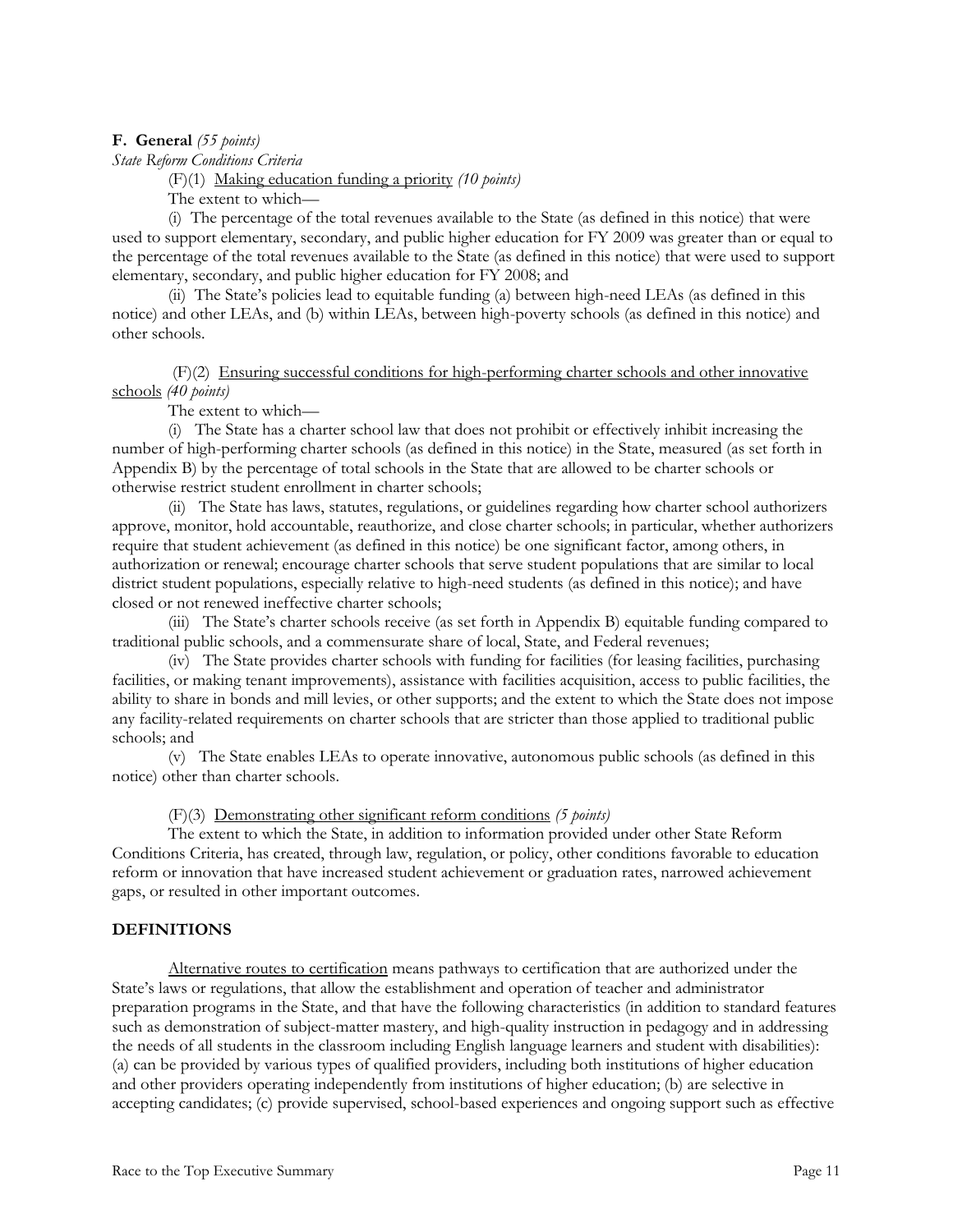mentoring and coaching; (d) significantly limit the amount of coursework required or have options to test out of courses; and (e) upon completion, award the same level of certification that traditional preparation programs award upon completion.

College enrollment refers to the enrollment of students who graduate from high school consistent with 34 CFR 200.19(b)(1) and who enroll in an institution of higher education (as defined in section 101 of the Higher Education Act, P.L. 105-244, 20 U.S.C. 1001) within 16 months of graduation.

Common set of K-12 standards means a set of content standards that define what students must know and be able to do and that are substantially identical across all States in a consortium. A State may supplement the common standards with additional standards, provided that the additional standards do not exceed 15 percent of the State's total standards for that content area.

Effective principal means a principal whose students, overall and for each subgroup, achieve acceptable rates (*e.g.*, at least one grade level in an academic year) of student growth (as defined in this notice). States, LEAs, or schools must include multiple measures, provided that principal effectiveness is evaluated, in significant part, by student growth (as defined in this notice). Supplemental measures may include, for example, high school graduation rates and college enrollment rates, as well as evidence of providing supportive teaching and learning conditions, strong instructional leadership, and positive family and community engagement.

Effective teacher means a teacher whose students achieve acceptable rates (*e.g.*, at least one grade level in an academic year) of student growth (as defined in this notice). States, LEAs, or schools must include multiple measures, provided that teacher effectiveness is evaluated, in significant part, by student growth (as defined in this notice). Supplemental measures may include, for example, multiple observation-based assessments of teacher performance.

Formative assessment means assessment questions, tools, and processes that are embedded in instruction and are used by teachers and students to provide timely feedback for purposes of adjusting instruction to improve learning.

Graduation rate means the four-year or extended-year adjusted cohort graduation rate as defined by 34 CFR 200.19(b)(1).

Highly effective principal means a principal whose students, overall and for each subgroup, achieve high rates (*e.g.*, one and one-half grade levels in an academic year) of student growth (as defined in this notice). States, LEAs, or schools must include multiple measures, provided that principal effectiveness is evaluated, in significant part, by student growth (as defined in this notice). Supplemental measures may include, for example, high school graduation rates; college enrollment rates; evidence of providing supportive teaching and learning conditions, strong instructional leadership, and positive family and community engagement; or evidence of attracting, developing, and retaining high numbers of effective teachers.

Highly effective teacher means a teacher whose students achieve high rates (*e.g.*, one and one-half grade levels in an academic year) of student growth (as defined in this notice). States, LEAs, or schools must include multiple measures, provided that teacher effectiveness is evaluated, in significant part, by student growth (as defined in this notice). Supplemental measures may include, for example, multiple observationbased assessments of teacher performance or evidence of leadership roles (which may include mentoring or leading professional learning communities) that increase the effectiveness of other teachers in the school or LEA.

High-minority school is defined by the State in a manner consistent with its Teacher Equity Plan. The State should provide, in its Race to the Top application, the definition used.

High-need LEA means an LEA (a) that serves not fewer than 10,000 children from families with incomes below the poverty line; or (b) for which not less than 20 percent of the children served by the LEA are from families with incomes below the poverty line.

High-need students means students at risk of educational failure or otherwise in need of special assistance and support, such as students who are living in poverty, who attend high-minority schools (as defined in this notice), who are far below grade level, who have left school before receiving a regular high school diploma, who are at risk of not graduating with a diploma on time, who are homeless, who are in foster care, who have been incarcerated, who have disabilities, or who are English language learners.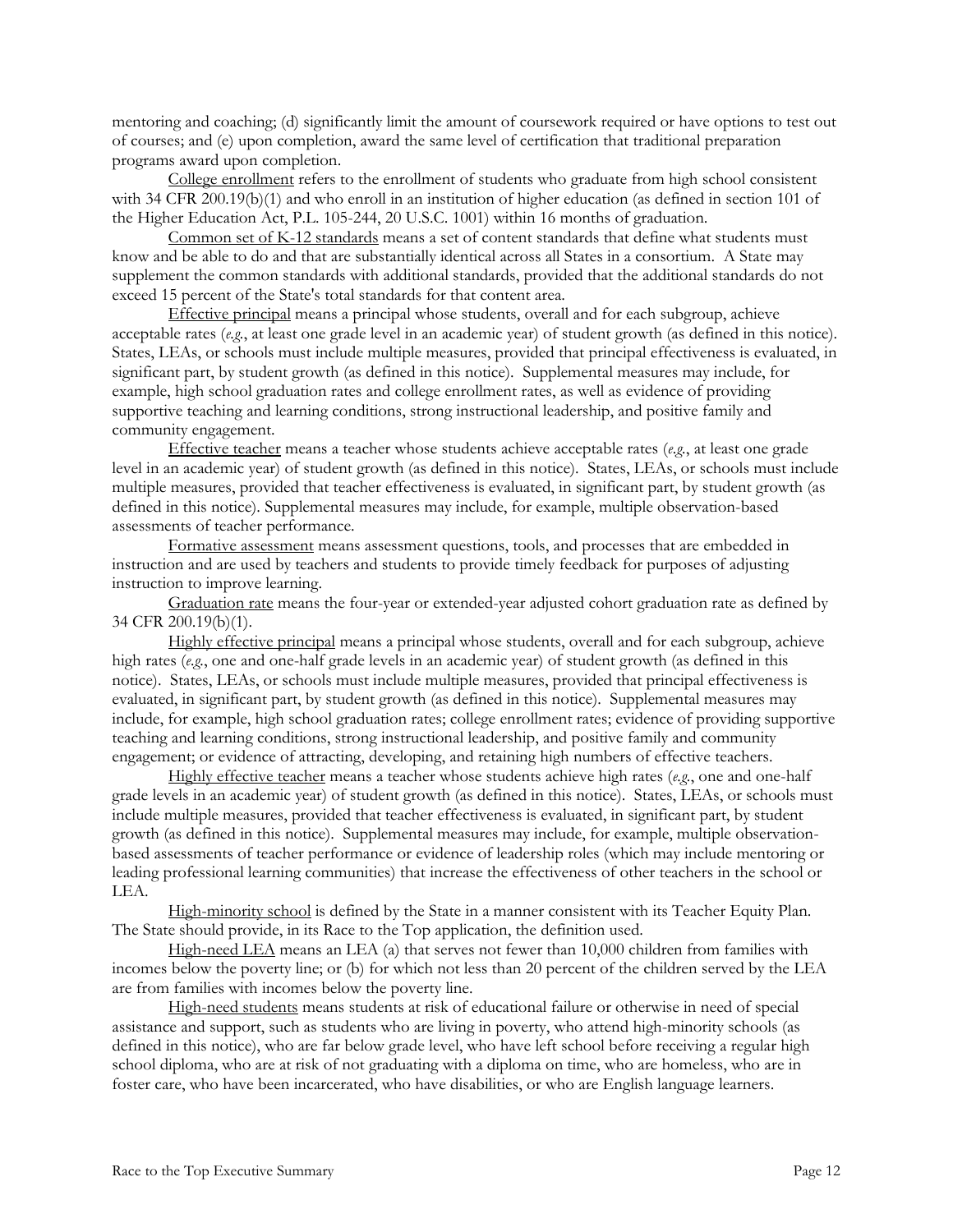High-performing charter school means a charter school that has been in operation for at least three consecutive years and has demonstrated overall success, including (a) substantial progress in improving student achievement (as defined in this notice); and (b) the management and leadership necessary to overcome initial start-up problems and establish a thriving, financially viable charter school.

High-poverty school means, consistent with section  $1111(h)(1)(C)(viii)$  of the ESEA, a school in the highest quartile of schools in the State with respect to poverty level, using a measure of poverty determined by the State.

High-quality assessment means an assessment designed to measure a student's knowledge, understanding of, and ability to apply, critical concepts through the use of a variety of item types and formats (*e.g.*, open-ended responses, performance-based tasks). Such assessments should enable measurement of student achievement (as defined in this notice) and student growth (as defined in this notice); be of high technical quality (*e.g.*, be valid, reliable, fair, and aligned to standards); incorporate technology where appropriate; include the assessment of students with disabilities and English language learners; and to the extent feasible, use universal design principles (as defined in section 3 of the Assistive Technology Act of 1998, as amended, 29 U.S.C. 3002) in development and administration.

Increased learning time means using a longer school day, week, or year schedule to significantly increase the total number of school hours to include additional time for (a) instruction in core academic subjects, including English; reading or language arts; mathematics; science; foreign languages; civics and government; economics; arts; history; and geography; (b) instruction in other subjects and enrichment activities that contribute to a well-rounded education, including, for example, physical education, service learning, and experiential and work-based learning opportunities that are provided by partnering, as appropriate, with other organizations; and (c) teachers to collaborate, plan, and engage in professional development within and across grades and subjects. 5

Innovative, autonomous public schools means open enrollment public schools that, in return for increased accountability for student achievement (as defined in this notice), have the flexibility and authority to define their instructional models and associated curriculum; select and replace staff; implement new structures and formats for the school day or year; and control their budgets.

Instructional improvement systems means technology-based tools and other strategies that provide teachers, principals, and administrators with meaningful support and actionable data to systemically manage continuous instructional improvement, including such activities as: instructional planning; gathering information (*e.g.*, through formative assessments (as defined in this notice), interim assessments (as defined in this notice), summative assessments, and looking at student work and other student data); analyzing information with the support of rapid-time (as defined in this notice) reporting; using this information to inform decisions on appropriate next instructional steps; and evaluating the effectiveness of the actions taken. Such systems promote collaborative problem-solving and action planning; they may also integrate instructional data with student-level data such as attendance, discipline, grades, credit accumulation, and student survey results to provide early warning indicators of a student's risk of educational failure.

Interim assessment means an assessment that is given at regular and specified intervals throughout the school year, is designed to evaluate students' knowledge and skills relative to a specific set of academic

mpr.com/publications/redirect\_PubsDB.asp?strSite=http://epa.sagepub.com/cgi/content/abstract/29/4/296> Educational Evaluation and Policy Analysis, Vol. 29 (4), December 2007, Document No. PP07-121.)

L,

<sup>5</sup> Research supports the effectiveness of well-designed programs that expand learning time by a minimum of 300 hours per school year. (See Frazier, Julie A.; Morrison, Frederick J. "The Influence of Extended-year Schooling on Growth of Achievement and Perceived Competence in Early Elementary School." Child Development. Vol. 69 (2), April 1998, pp.495-497 and research done by Mass2020.) Extending learning into before- and after-school hours can be difficult to implement effectively, but is permissible under this definition with encouragement to closely integrate and coordinate academic work between in-school and out-of school. (See James-Burdumy, Susanne; Dynarski, Mark; Deke, John. "When Elementary Schools Stay Open Late: Results from The National Evaluation of the 21st Century Community Learning Centers Program." <http://www.mathematica-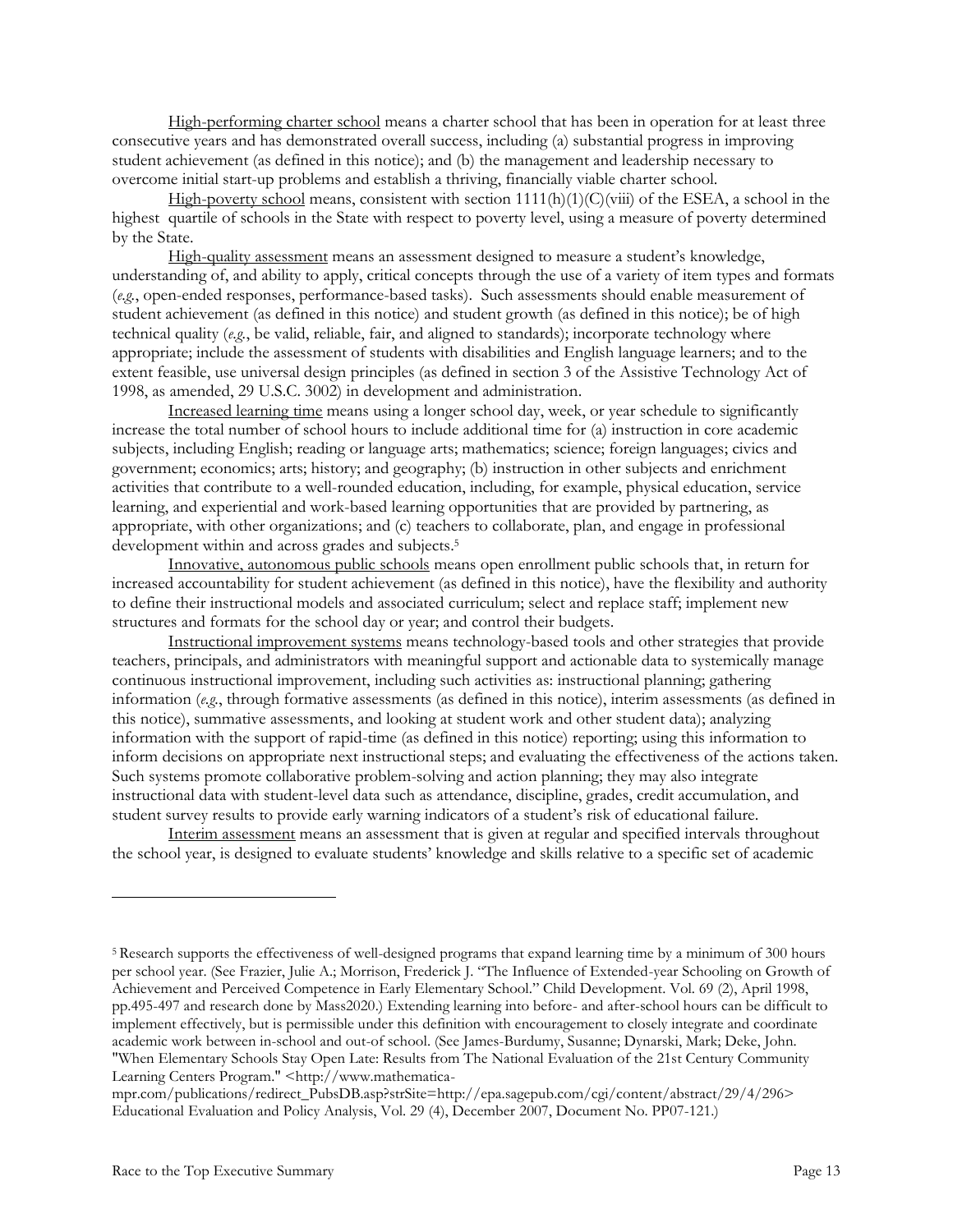standards, and produces results that can be aggregated (*e.g.*, by course, grade level, school, or LEA) in order to inform teachers and administrators at the student, classroom, school, and LEA levels.

Involved LEAs means LEAs that choose to work with the State to implement those specific portions of the State's plan that necessitate full or nearly-full statewide implementation, such as transitioning to a common set of K-12 standards (as defined in this notice). Involved LEAs do not receive a share of the 50 percent of a State's grant award that it must subgrant to LEAs in accordance with section 14006(c) of the ARRA, but States may provide other funding to involved LEAs under the State's Race to the Top grant in a manner that is consistent with the State's application.

Low-minority school is defined by the State in a manner consistent with its Teacher Equity Plan. The State should provide, in its Race to the Top application, the definition used.

Low-poverty school means, consistent with section  $1111(h)(1)(C)(viii)$  of the ESEA, a school in the lowest quartile of schools in the State with respect to poverty level, using a measure of poverty determined by the State.

Participating LEAs means LEAs that choose to work with the State to implement all or significant portions of the State's Race to the Top plan, as specified in each LEA's agreement with the State. Each participating LEA that receives funding under Title I, Part A will receive a share of the 50 percent of a State's grant award that the State must subgrant to LEAs, based on the LEA's relative share of Title I, Part A allocations in the most recent year, in accordance with section 14006(c) of the ARRA. Any participating LEA that does not receive funding under Title I, Part A (as well as one that does) may receive funding from the State's other 50 percent of the grant award, in accordance with the State's plan.

Persistently lowest-achieving schools means, as determined by the State: (i) Any Title I school in improvement, corrective action, or restructuring that (a) Is among the lowest-achieving five percent of Title I schools in improvement, corrective action, or restructuring or the lowest-achieving five Title I schools in improvement, corrective action, or restructuring in the State, whichever number of schools is greater; or (b) Is a high school that has had a graduation rate as defined in 34 CFR 200.19(b) that is less than 60 percent over a number of years; and (ii) Any secondary school that is eligible for, but does not receive, Title I funds that (a) Is among the lowest-achieving five percent of secondary schools or the lowest-achieving five secondary schools in the State that are eligible for, but do not receive, Title I funds, whichever number of schools is greater; or (b) Is a high school that has had a graduation rate as defined in 34 CFR 200.19(b) that is less than 60 percent over a number of years.

To identify the lowest-achieving schools, a State must take into account both (i) The academic achievement of the "all students" group in a school in terms of proficiency on the State's assessments under section 1111(b)(3) of the ESEA in reading/language arts and mathematics combined; and (ii) The school's lack of progress on those assessments over a number of years in the "all students" group.

Rapid-time, in reference to reporting and availability of locally-collected school- and LEA-level data, means that data are available quickly enough to inform current lessons, instruction, and related supports.

Student achievement means—

 (a) For tested grades and subjects: (1) a student's score on the State's assessments under the ESEA; and, as appropriate, (2) other measures of student learning, such as those described in paragraph (b) of this definition, provided they are rigorous and comparable across classrooms.

 (b) For non-tested grades and subjects: alternative measures of student learning and performance such as student scores on pre-tests and end-of-course tests; student performance on English language proficiency assessments; and other measures of student achievement that are rigorous and comparable across classrooms.

Student growth means the change in student achievement (as defined in this notice) for an individual student between two or more points in time. A State may also include other measures that are rigorous and comparable across classrooms.

Total revenues available to the State means either (a) projected or actual total State revenues for education and other purposes for the relevant year; or (b) projected or actual total State appropriations for education and other purposes for the relevant year.

America COMPETES Act elements means (as specified in section  $6401(e)(2)(D)$  of that Act): (1) a unique statewide student identifier that does not permit a student to be individually identified by users of the